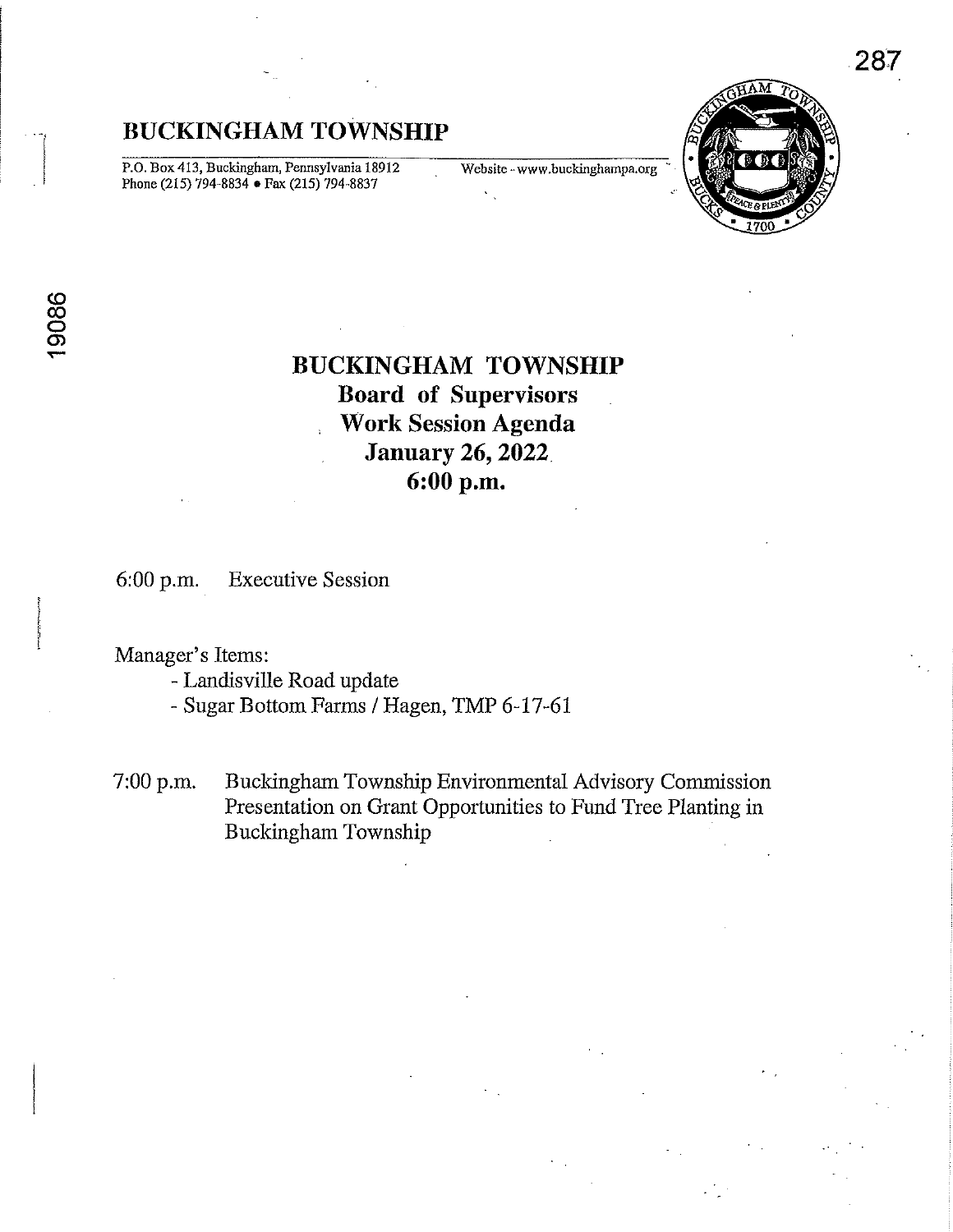### Buckingham Township Board of Supervisors Work Session **Minutes**

The work session of the Buckingham Township'Board of Supervisors was held January 26, 2022 electronically via the Zoom application due to the COVID-19 pandemic.

| Present:               | Jon Forest              | Chairman                                |
|------------------------|-------------------------|-----------------------------------------|
|                        | Paul Calderaio          | Vice-Chairman                           |
|                        | Maggie Rash             | Member                                  |
|                        | Dana S. Cozza           | Township Manager                        |
|                        | Daniel Gray             | Township Engineer                       |
|                        | Craig A. Smith, Esquire | Township Solicitor                      |
| Not Present: Tom Kelso |                         | Township Water/Wastewater Consultant    |
|                        | Luke Rosanova           | <b>Bucks County Planning Commission</b> |

*6:00 p.m. The Work Session commenced with executive session to discuss ongoing Digirolamo and Rosner litigation and an Agricultural Preservation Easement offer.* 

#### Sugar Bottom Farms / Hagen, TMP 6-17-61

Mr. Smith informed the Board that Mr. Hagen had submitted a bond as financial security for his Stormwater Management Agreement, rather than a Letter of Credit or Cash, and asked the Board if they would accept the bond. Mr. Smith explained that the township usually does not accept bonds, as they are difficult to call if the work is not completed. However the bond presented by Mr. Hagen contains a confession of judgment and given the relatively small size of the project, may be acceptable if the Board chose to depart from its practice of not accepting bonds. The Board agreed given those considerations the risk of a bond would be an acceptable form of financial security in this matter.

#### Landisville Road Update

Mrs. Cozza provided the board with a brief update on the residents' request for the speed reduction on Landisville Road, and said she also had emailed the residents with an update. She said the police had put a speed board along Landisville Road to slow traffic down, but have since relocated it as it was requested by residents along Township Line Road. She said even though the township had encouraged the residents to allow the township some time to try certain items before requesting a traffic study, the residents are pressuring to get the tmffic study done. Mrs. Cozza said the township will request proposals to conduct the traffic study, and will then meet with Plumstead Township to discuss sharing the cost and responsibilities of the speed study.

#### Township Staff

Mrs. Cozza updated the board with township staffing matters regarding Covid-19, and help asked the Board for their opinion on continuing the office staff staggering schedule through February. The Board agreed to continue with the staggered schedule through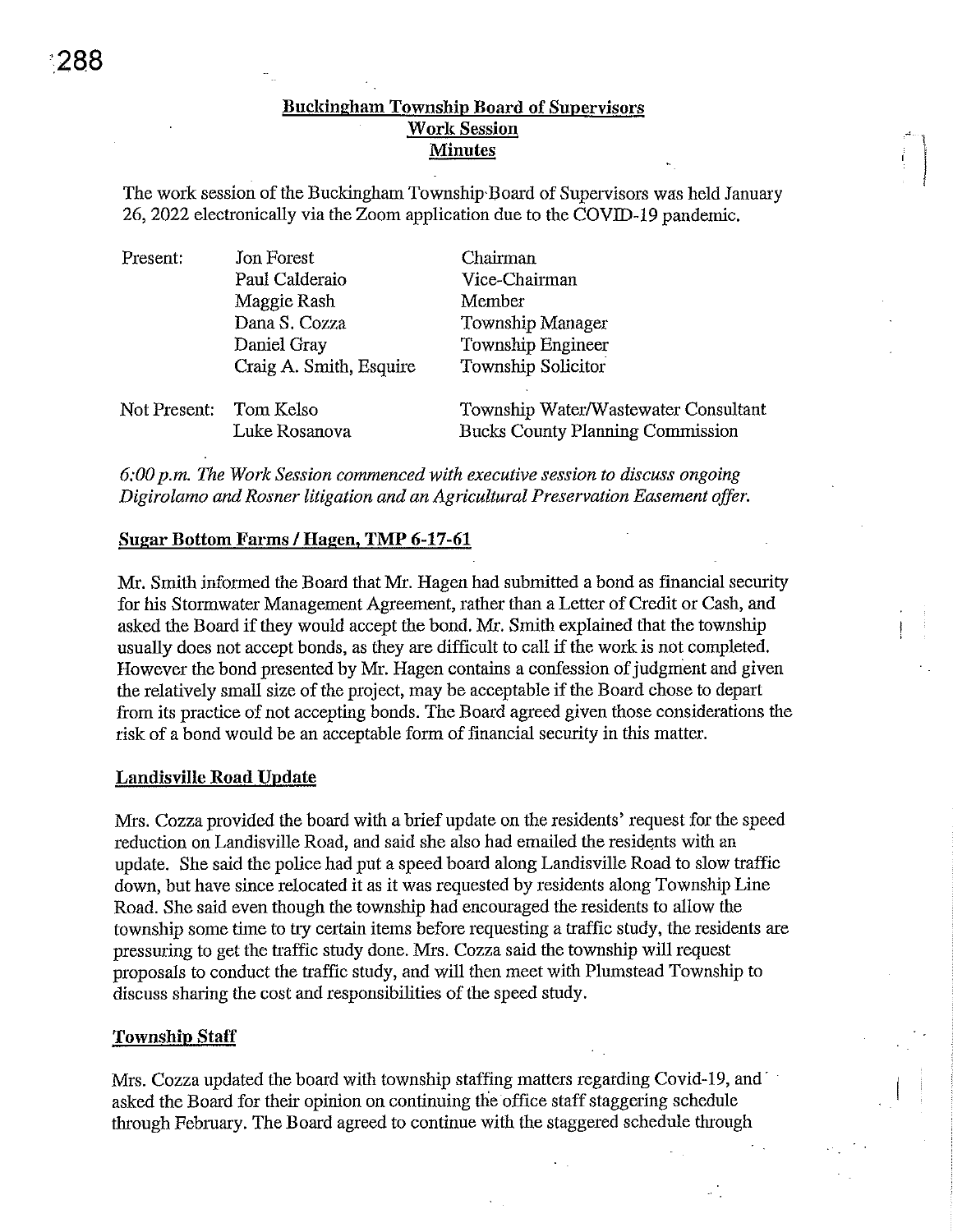Board of Supervisors Minutes of Work Session - January 26, 2022 Page 2 of 3

February, in hopes that the number of cases declines so that daily full on site staffing can resume in March. The Board also agreed to consider hosting a retirement-party in the new Water and Wastewater Facility garage in late February, or March, to honor some of the recent township retirees.

### **Buckingham Township Environmental Advisory Commission Presentation on Grant Opportunities to Fund Tree Planting in Buckingham Township**

Mr. Jim Walter, member of the Environmental Advisory Commissiou, presented a slide show describing grant opportunities to fund tree planting in Buckingham Township. He explained that the township has lost many trees in the past few years due to the Emerald Ash Borer, tornadoes, erosion, and so on. He then described the benefits that trees provide, such as erosion control, increased rain infiltration and sequestering carbon. He said there are many grants available for funds for trees, and described many of the opportunities and their requirements. Mr. Walters suggested the trees could be used in the Township Parks, to repair riparian buffers, and to replace dead Ash trees.

Mr. Walter said the Environmental Advisory Commission is prepared to help write the. grants, work with the conservation district, state forester, volunteers from master gardeners and water stewards, and other volunteer service groups on this project.

Mr. Gray proposed that trees could be planted in Holicong Park for the memorial tree grove, and picnic areas. Mr. Walters said that they have volunteers that will plant and maintain the new trees, so township staff and taxpayers would not be so burdened.

The Board thanked Mr. Waiters for his comprehensive presentation and agreed to continue working with the Environmental Advisory Commission to forward this endeavor.

*7:30 p.m. The Work Session adjourned.* 

*8:42 p.m. The Work Session resumed.* 

#### **Electricity**

Mrs. Cozza advised the Board that the township is entering into the last year of its contract for electricity and so she is starting to research the next contract. She explained there are varying prices and timetables for levels of green energy usage, but regardless, all of the costs are increasing dramatically. Mrs. Cozza said township staff is researching the use of solar panels on municipal buildings, especially the new water and wastewater facility. Mr. Forest requested a breakdown between the estimated electricity contract for the new facility versus the rest of the township facilities. Mrs. Cozza said she would continue her investigation and keep the Board apprised of the rates:

*9:01 p.m. The Work Session adjourned.*